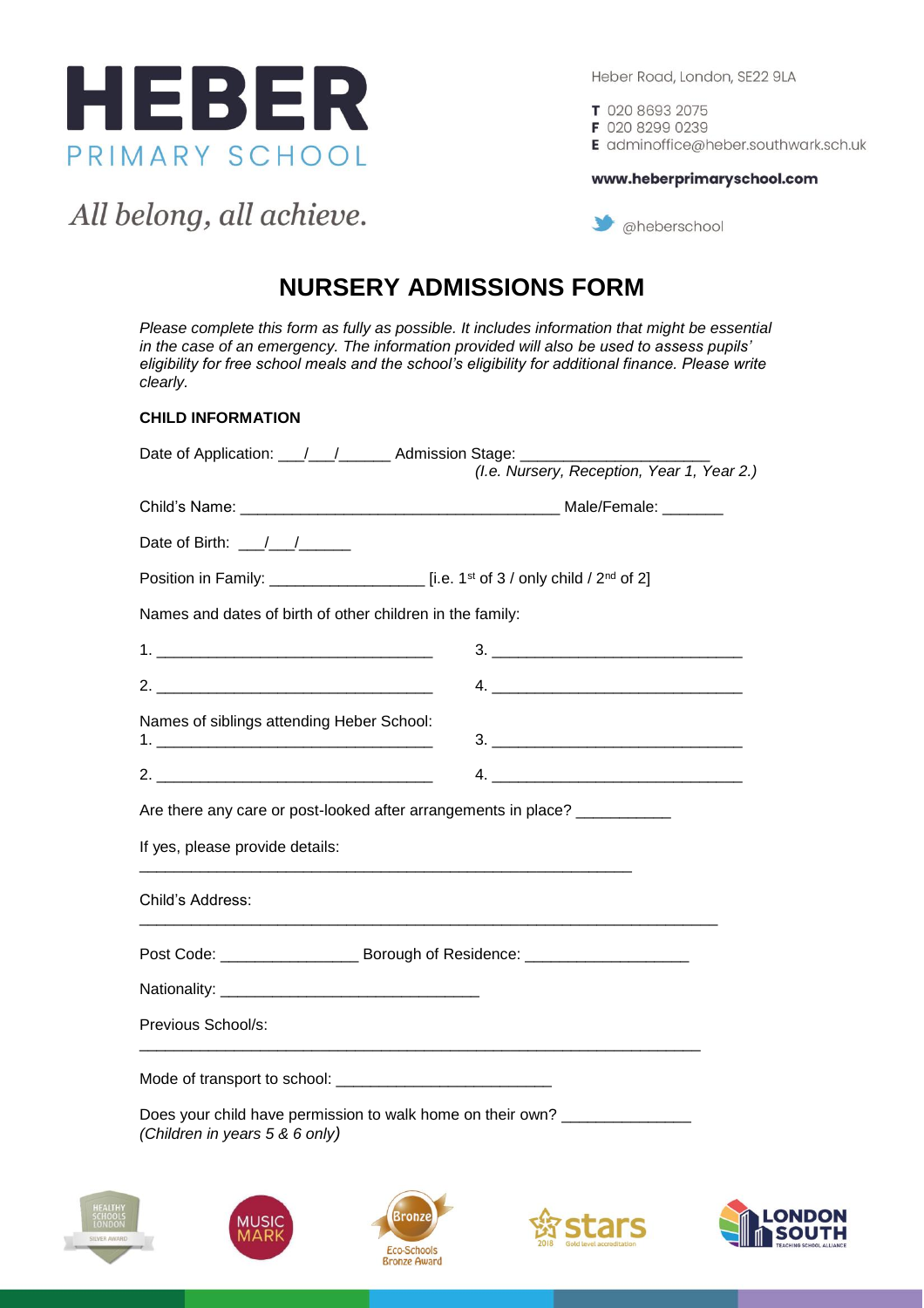

T 020 8693 2075

F 020 8299 0239 E adminoffice@heber.southwark.sch.uk

www.heberprimaryschool.com

| <b>PARENT / CARER CONTACT DETAILS</b> |                                                                                         |  |
|---------------------------------------|-----------------------------------------------------------------------------------------|--|
|                                       |                                                                                         |  |
|                                       |                                                                                         |  |
|                                       |                                                                                         |  |
|                                       |                                                                                         |  |
|                                       | National Insurance No. ____________________ DOB: ___/___/______                         |  |
|                                       | National Asylum Support Service Number (NASS): _________________________________        |  |
|                                       | Home No: ____________________ Mobile No: ____________________ Work No: _______________  |  |
|                                       | Email Address: PLEASE WRITE CLEARLY IN CAPITAL LETTERS                                  |  |
|                                       |                                                                                         |  |
|                                       |                                                                                         |  |
|                                       | Do you have parental responsibility for this child? __________________                  |  |
|                                       |                                                                                         |  |
|                                       |                                                                                         |  |
|                                       |                                                                                         |  |
|                                       |                                                                                         |  |
|                                       |                                                                                         |  |
|                                       | National Asylum Support Service Number (NASS): _________________________________        |  |
|                                       | Home No: ____________________ Mobile No: ____________________ Work No: ________________ |  |
|                                       | Email Address: PLEASE WRITE CLEARLY IN CAPITAL LETTERS                                  |  |









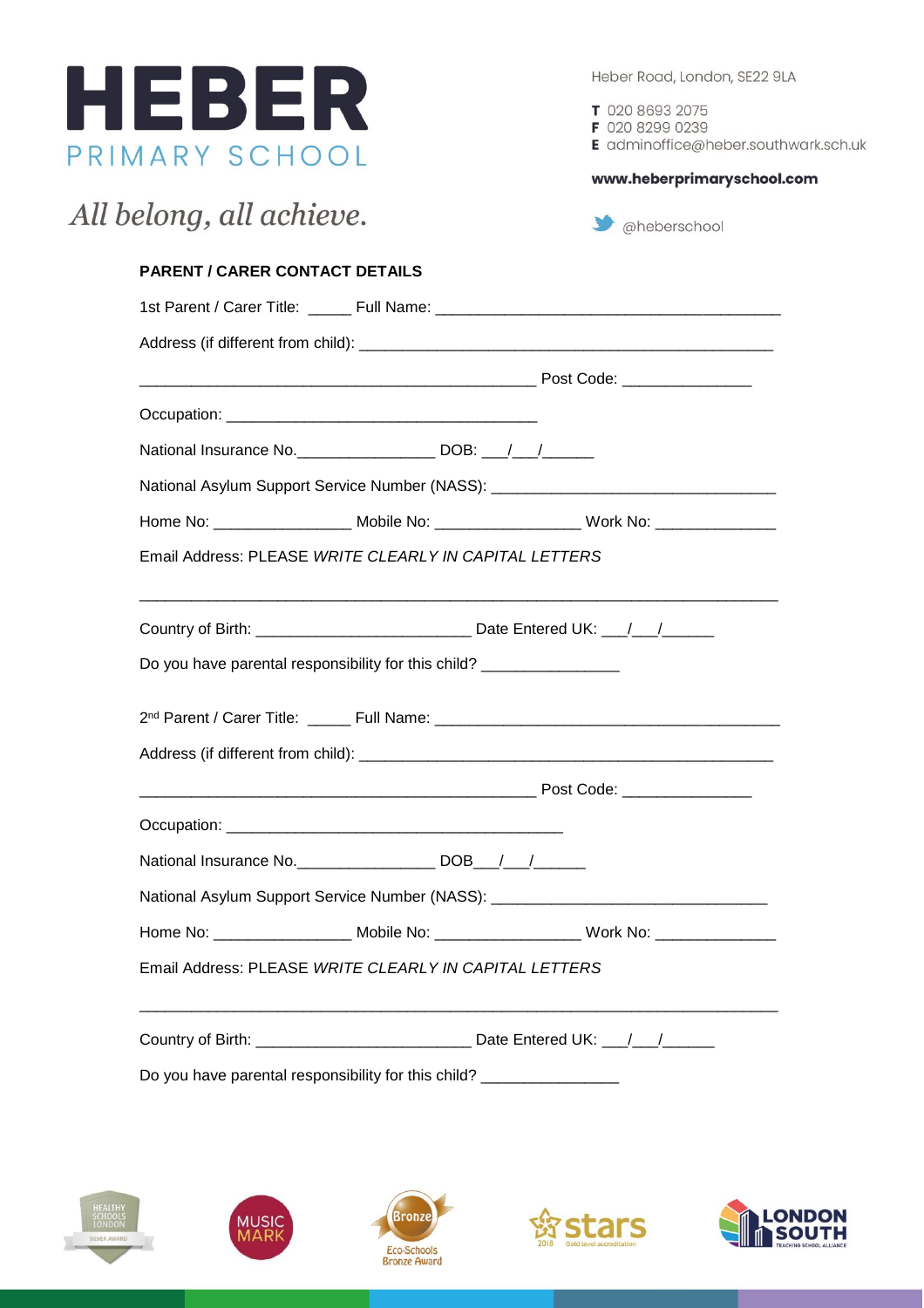

T 020 8693 2075

F 020 8299 0239

E adminoffice@heber.southwark.sch.uk

#### www.heberprimaryschool.com

## All belong, all achieve.

 $\rightarrow$  @heberschool

### **EMERGENCY CONTACT DETAILS**

Please give details of a relative or friend who can be contacted in an emergency if the school is unable to reach parent / carer:

Name: \_\_\_\_\_\_\_\_\_\_\_\_\_\_\_\_\_\_\_\_\_\_\_\_\_\_\_\_\_\_\_\_ Mobile Number: \_\_\_\_\_\_\_\_\_\_\_\_\_\_\_\_\_\_\_\_\_\_

Relationship to child: \_\_\_\_\_\_\_\_\_\_\_\_\_\_\_\_\_\_\_\_\_

### **MEDICAL INFORMATION**

Child's National Health Number (NHS): \_\_\_\_\_\_\_\_\_\_\_\_\_\_\_\_\_\_\_\_\_\_\_\_\_\_\_\_\_\_\_\_\_\_\_\_\_\_\_\_\_\_\_

*Collection of Pupil NHS / NASS Numbers: Pupil NHS Numbers are now being collected by schools. They may be used in the event of a medical emergency as the NHS will then be able to access the pupils' records more quickly. This information will also be shared with the Local Authority. This will enable services to work more effectively in supporting children in schools.*

Does your child suffer from any specific medical condition or allergy? Yes / No

If YES, please specify: \_\_\_\_\_\_\_\_\_\_\_\_\_\_\_\_\_\_\_\_\_\_\_\_\_\_\_\_\_\_\_\_\_\_\_\_\_\_\_\_\_\_\_\_\_\_\_\_\_\_\_\_\_\_\_\_

Does your child require a special diet and/or do you have restrictions on certain foods?

\_\_\_\_\_\_\_\_\_\_\_\_\_\_\_\_\_\_\_\_\_\_\_\_\_\_\_\_\_\_\_\_\_\_\_\_\_\_\_\_\_\_\_\_\_\_\_\_\_\_\_\_\_\_\_\_\_\_\_\_\_\_\_\_\_\_\_\_\_\_\_\_\_\_

Yes / No If YES, please specify: \_

Has your child been vaccinated against Tetanus? Yes / No

If YES, date of vaccination: Date  $\frac{1}{2}$ 

Does your child suffer from travel sickness? Yes / No

If YES, will you give them motion sickness medicine for a school trip? Yes / No

If YES, which brand?

Name and Address of Child's Doctor: \_\_\_\_\_\_\_\_\_\_\_\_\_\_\_\_\_\_\_\_\_\_\_\_\_\_\_\_\_\_\_\_\_\_\_\_\_\_\_\_\_\_\_\_

 $\Box$  Post Code:

Telephone Number: \_\_\_\_\_\_\_\_\_\_\_\_\_\_\_\_\_\_\_

*Notes Regarding Medicines & Illness: The authority recommends that medicines should be taken at home, wherever possible. If this is not possible, all medicine must be brought to the school office, clearly labelled with your child's name and class together with instructions for administering it. If your child is unwell, please do not send them to school. A note should be sent to school on your child's return, giving a detailed explanation for absence.*









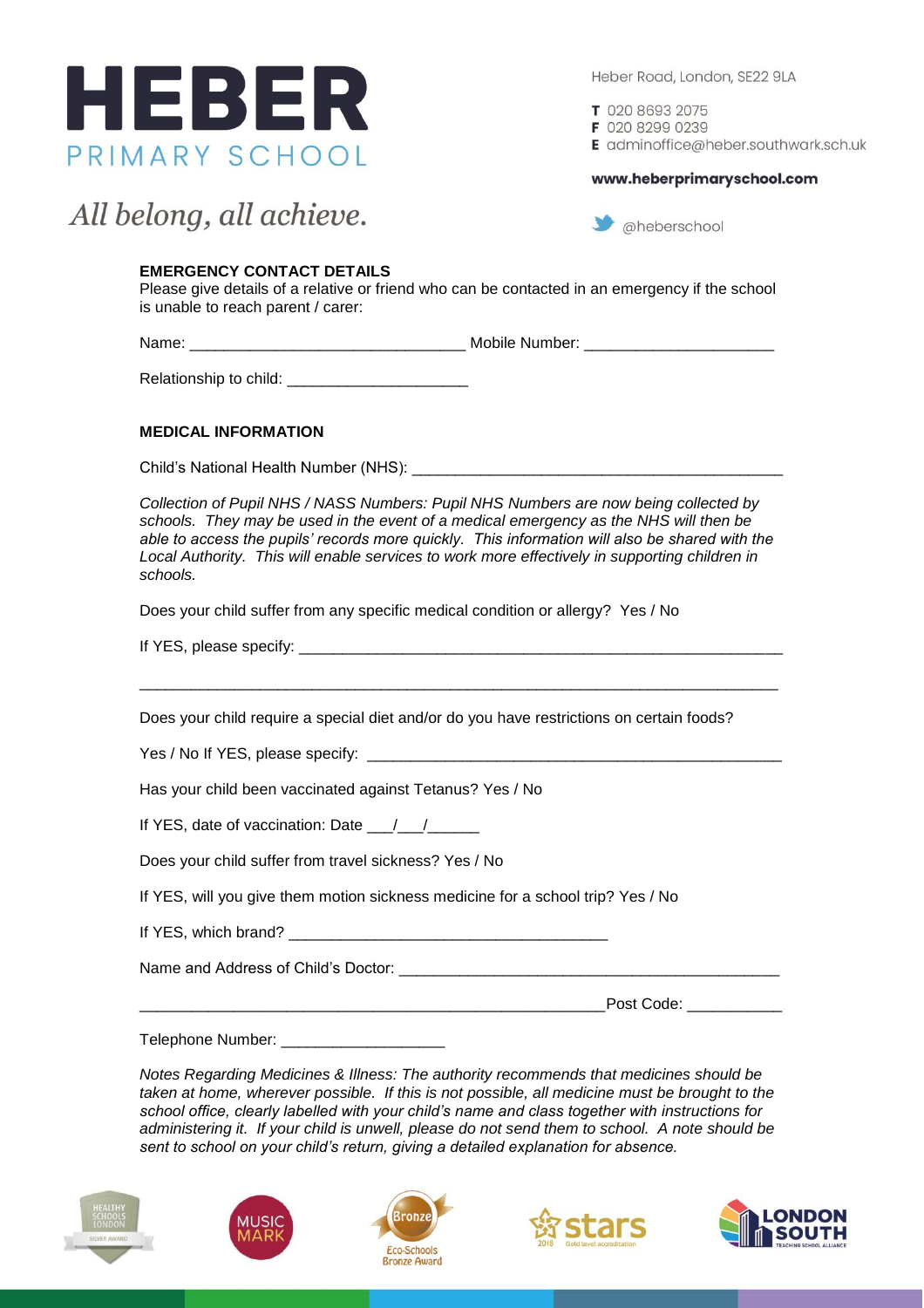

T 020 8693 2075 F 020 8299 0239

E adminoffice@heber.southwark.sch.uk

#### www.heberprimaryschool.com

### All belong, all achieve.

aheberschool

### **INFORMATION RELATED TO YOUR CHILD'S LEARNING**

*A child progresses most quickly when home and school are working together. It is important, therefore, that the school has relevant information about each child and that you get to know your child's teacher early in the school year. The following information will be of great value to us:* 

Does your child have an EHCP (Education Health Care Plan)? Yes / No

If YES, please specify when the plan was received: \_\_\_\_\_/ \_\_\_\_\_/ \_\_\_\_\_

Has your child received any **formal** diagnosis (e.g. dyslexia, autism, ADHD)? Yes / No

If YES, please specify the diagnosis:  $\_\_$ 

*(Please also provide school with any paperwork related to the given diagnosis.)*

Was your child receiving any additional support or intervention at their previous setting? Yes / No

| If YES, please specify (e.g. Speech & Language) |  |
|-------------------------------------------------|--|
| What is the main language spoken at home?       |  |

If not English, please specify your child's ability in the following:

| Ability to <b>understand</b> English: POOR               |             | ADEQUATE | <b>GOOD</b> | <b>EXCELLENT</b> |
|----------------------------------------------------------|-------------|----------|-------------|------------------|
| Ability to <b>speak</b> English:                         | <b>POOR</b> | ADEQUATE | GOOD        | <b>EXCELLENT</b> |
| Does your child understand any other languages? YES / NO |             |          |             |                  |
| Religion:                                                |             |          |             |                  |









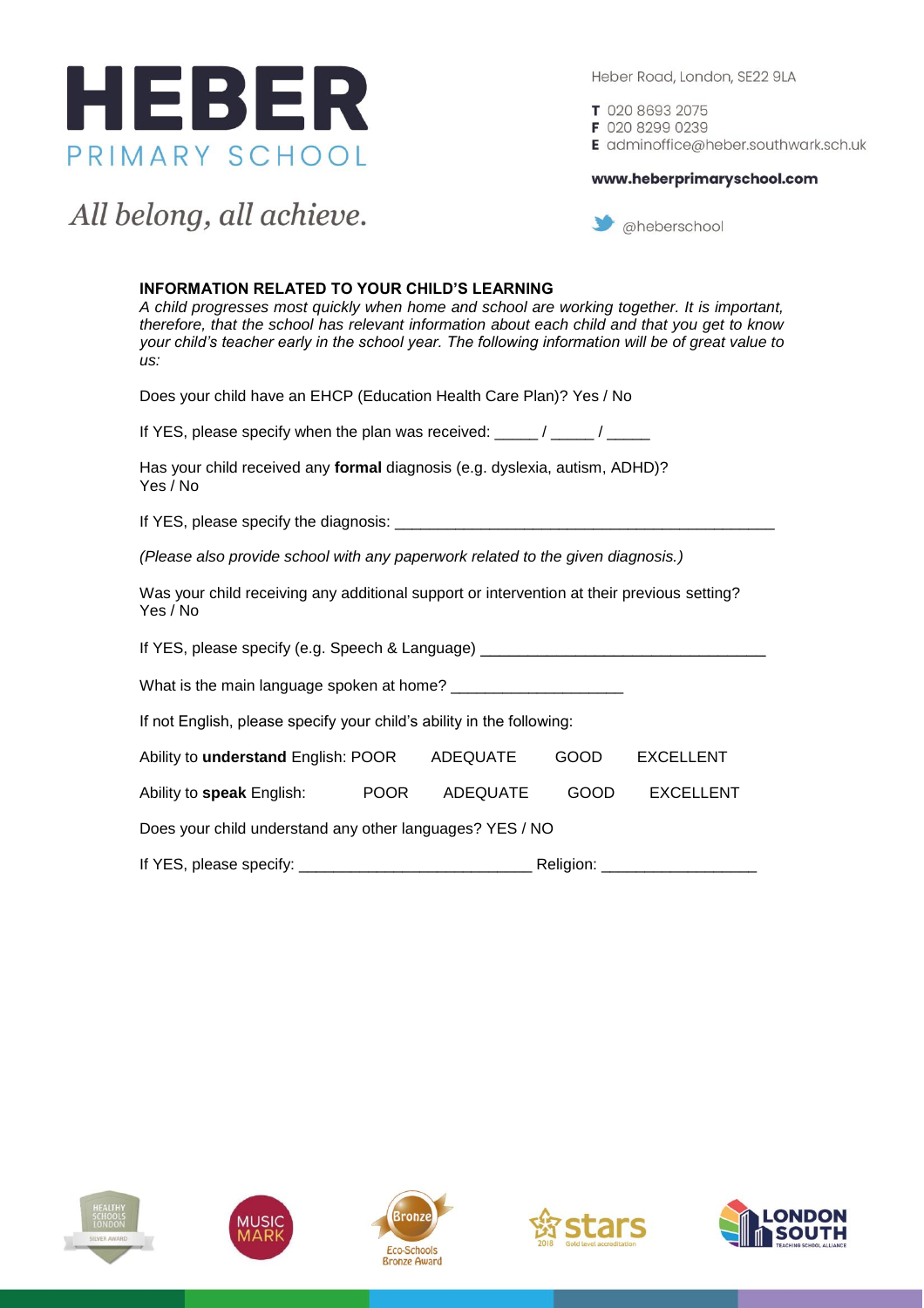

T 020 8693 2075

@heberschool

F 020 8299 0239

E adminoffice@heber.southwark.sch.uk

### www.heberprimaryschool.com

## All belong, all achieve.

CHILD'S ETHNIC ORIGIN – PLEASE TICK OR COMMENT IF 'OTHER'

| <b>Black</b>                                                                                                                                                                                                                   | $\Box$ | Pakistani          | $\Box$ |
|--------------------------------------------------------------------------------------------------------------------------------------------------------------------------------------------------------------------------------|--------|--------------------|--------|
| African                                                                                                                                                                                                                        | $\Box$ | White              | $\Box$ |
| Caribbean                                                                                                                                                                                                                      | $\Box$ | English/Scot/Welsh | $\Box$ |
| Arab                                                                                                                                                                                                                           | $\Box$ | Irish              | $\Box$ |
| SE Asia                                                                                                                                                                                                                        | $\Box$ | Greek              | $\Box$ |
| Bangladeshi                                                                                                                                                                                                                    | $\Box$ | Turkish            | П      |
| Other: and the state of the state of the state of the state of the state of the state of the state of the state of the state of the state of the state of the state of the state of the state of the state of the state of the |        |                    |        |
|                                                                                                                                                                                                                                |        |                    |        |

### **PERMISSION FOR PHOTOGRAPHS AND FILMING**

From time to time children may be involved in photography or filming. Images may be used in school and may be uploaded on to the school's website. We would be grateful if you could give written permission in advance.

|                                                                                                                                                     | Yes | No |
|-----------------------------------------------------------------------------------------------------------------------------------------------------|-----|----|
| I give permission for my child's photo or video image to be used on<br>the school website.                                                          |     |    |
| I give permission for my child's photograph to be used in school for<br>display purposes.                                                           |     |    |
| I give permission for my child's photograph to be used in other<br>printed publications such as a school prospectus or marketing<br>leaflet/banner. |     |    |
| I give permission for my child's image to be used on the school's<br>social media site (currently only Twitter).                                    |     |    |
| I give permission for my child's photograph to appear in the media,<br>ie. local printed press or other websites.                                   |     |    |

| Signed parent / carer: |  |  |
|------------------------|--|--|
|                        |  |  |

Please print parent/carer name: \_\_\_\_\_\_\_\_\_\_\_\_\_\_\_\_\_\_\_\_\_\_\_\_\_\_\_\_\_\_\_\_\_\_\_\_\_\_\_\_\_\_\_\_\_\_









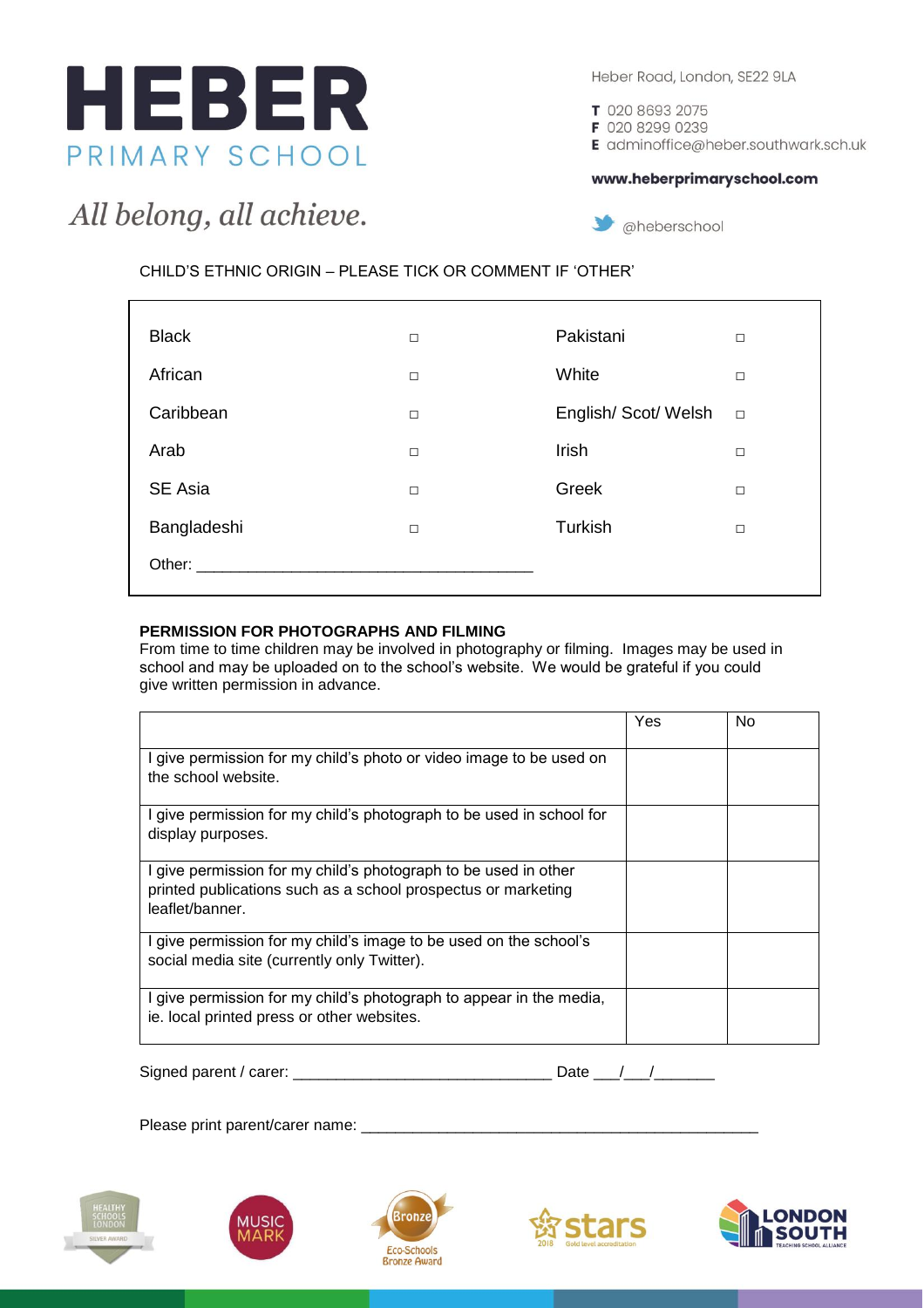

T 020 8693 2075

F 020 8299 0239

E adminoffice@heber.southwark.sch.uk

www.heberprimaryschool.com

# All belong, all achieve.

 $\bullet$  @heberschool

### **PERMISSION FOR LOCAL VISITS**

I give permission for my child \_\_\_\_\_\_\_\_\_\_\_\_\_\_\_\_\_\_\_\_\_\_\_\_\_\_\_\_\_\_\_\_\_\_\_\_\_\_ to be taken out of school on local visits, which do not involve public or private transport.

Signed parent / carer: \_\_\_\_\_\_\_\_\_\_\_\_\_\_\_\_\_\_\_\_\_\_\_\_\_\_\_\_\_\_\_\_ Date \_\_\_/\_\_\_/\_\_\_\_\_\_\_

Please print parent/carer name: \_\_\_\_\_\_\_\_\_\_\_\_\_\_\_\_\_\_\_\_\_\_\_\_\_\_\_\_\_\_\_\_\_\_\_\_\_\_\_\_\_\_\_\_\_\_

### **RESPONSIBILITY FOR YOUR CHILD**

I understand that the school is not responsible for my child before 8.45am or after 3.30pm *(other than those attending After School Club Activities and School Trips)*

| Signed parent / carer: |  |
|------------------------|--|
|------------------------|--|

Please print parent/carer name:

*Please inform us of any changes to this form. Thank you.*

### **IMPORTANT SUPPORTING DOCUMENTS**

Please attach the following supporting documents to your application:

### **1. Proof of your child's date of birth:**

Your child's birth certificate or passport.

### **2. An up to date Child Benefit confirmation letter OR FULL Birth Certificate, which**

**confirms the names of child's parents.** The child benefit letter must be dated in the last 3 months. You can call the Child Benefit Office on 0300 200 3100 to request an up to date copy of this letter. If you are no longer eligible to receive this benefit, you will need to request a letter from HMRC confirming that you were previously in receipt of child benefit.

### **3. Two proofs of address, one from each of the lists below:**

### **List A**

Most recent Council Tax bill.

### **List B**

 One other proof of address document e.g.: utility bill, bank or credit card statement, mortgage statement, TV licence.

*All information will be treated in the strictest confidence. Heber Primary School is committed to protecting the privacy and security of personal information. To view our Privacy Notice for Pupils, visit our website:<https://www.heberprimaryschool.com/information/gdpr/>*